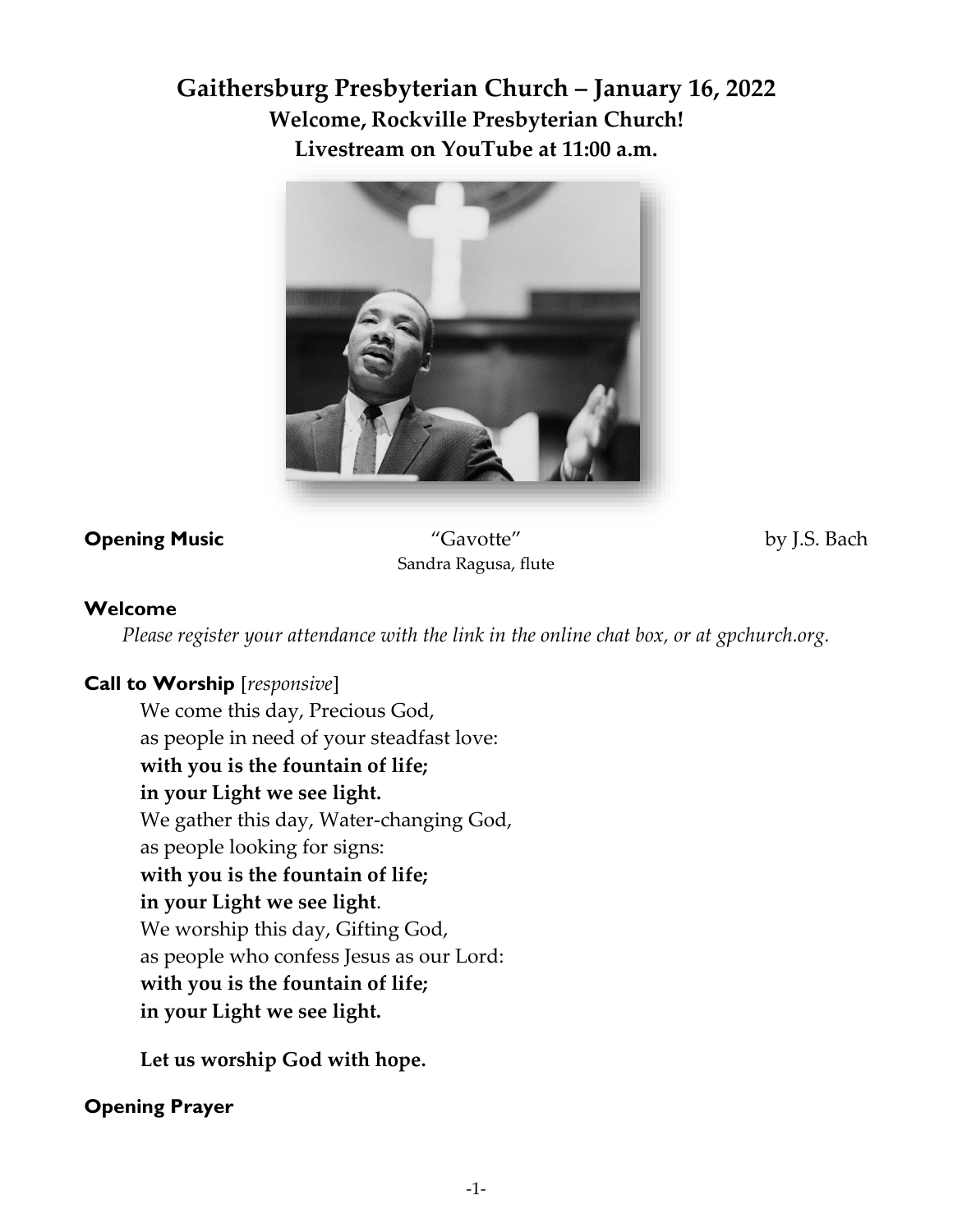**Call to Confession and Prayer of Confession** [*together*] **God of justice, in baptism you anoint us to live boldly in the reality of your coming kingdom. We confess that we have not fulfilled our calling. We have not used your power to serve our neighbors. We have walked away from oppression and injustice. We have turned our backs on your beloved people who hunger and thirst in a world of plenty. Forgive us, Lord. Make us courageous servants of your justice, peace, and wholeness, in Jesus' name. Amen.** 

[*Silence for Personal Prayer*]

### **Assurance of Pardon**

## **We Listen to God's Word**

### **Children's Message**

### **Scripture Exodus 14:10–20**

<sup>10</sup> As Pharaoh drew near, the Israelites looked back, and there were the Egyptians advancing on them. In great fear the Israelites cried out to the Lord. <sup>11</sup>They said to Moses, 'Was it because there were no graves in Egypt that you have taken us away to die in the wilderness? What have you done to us, bringing us out of Egypt? <sup>12</sup>Is this not the very thing we told you in Egypt, "Let us alone and let us serve the Egyptians"? For it would have been better for us to serve the Egyptians than to die in the wilderness.' <sup>13</sup>But Moses said to the people, 'Do not be afraid, stand firm, and see the deliverance that the Lord will accomplish for you today; for the Egyptians whom you see today you shall never see again. 14The Lord will fight for you, and you have only to keep still.'

<sup>15</sup> Then the Lord said to Moses, 'Why do you cry out to me? Tell the Israelites to go forward. 16But you lift up your staff, and stretch out your hand over the sea and divide it, that the Israelites may go into the sea on dry ground. 17Then I will harden the hearts of the Egyptians so that they will go in after them; and so I will gain glory for myself over Pharaoh and all his army, his chariots, and his chariot drivers. 18And the Egyptians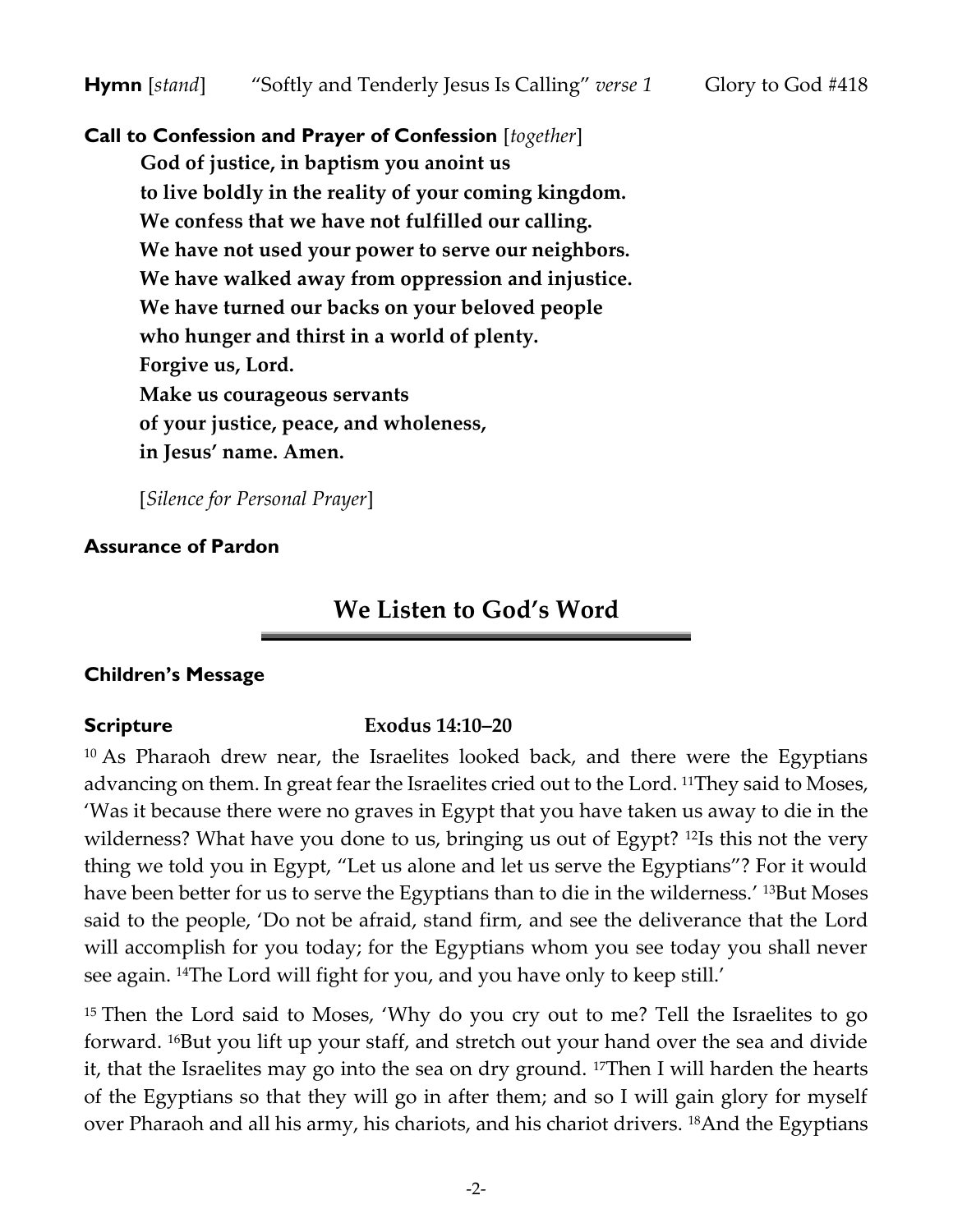shall know that I am the Lord, when I have gained glory for myself over Pharaoh, his chariots, and his chariot drivers.'

<sup>19</sup> The angel of God who was going before the Israelite army moved and went behind them; and the pillar of cloud moved from in front of them and took its place behind them. <sup>20</sup>It came between the army of Egypt and the army of Israel. And so the cloud was there with the darkness, and it lit up the night; one did not come near the other all night.

### **Exodus 14:21–31**

<sup>21</sup> Then Moses stretched out his hand over the sea. The Lord drove the sea back by a strong east wind all night, and turned the sea into dry land; and the waters were divided. <sup>22</sup>The Israelites went into the sea on dry ground, the waters forming a wall for them on their right and on their left. 23The Egyptians pursued, and went into the sea after them, all of Pharaoh's horses, chariots, and chariot drivers. 24At the morning watch the Lord in the pillar of fire and cloud looked down upon the Egyptian army, and threw the Egyptian army into panic. 25He clogged their chariot wheels so that they turned with difficulty. The Egyptians said, 'Let us flee from the Israelites, for the Lord is fighting for them against Egypt.'

<sup>26</sup> Then the Lord said to Moses, 'Stretch out your hand over the sea, so that the water may come back upon the Egyptians, upon their chariots and chariot drivers.' <sup>27</sup>So Moses stretched out his hand over the sea, and at dawn the sea returned to its normal depth. As the Egyptians fled before it, the Lord tossed the Egyptians into the sea. 28The waters returned and covered the chariots and the chariot drivers, the entire army of Pharaoh that had followed them into the sea; not one of them remained. 29But the Israelites walked on dry ground through the sea, the waters forming a wall for them on their right and on their left.

<sup>30</sup>Thus the Lord saved Israel that day from the Egyptians; and Israel saw the Egyptians dead on the seashore. 31Israel saw the great work that the Lord did against the Egyptians. So the people feared the Lord and believed in the Lord and in his servant Moses.

The Word of God for the people of God. **Thanks be to God.**

**Sermon I Thought This Was A Party** Rev. Mary Austin

# **We Respond to God's Grace**

**Hymn/Music for Reflection** "Here I Am, Lord" Glory to God #69